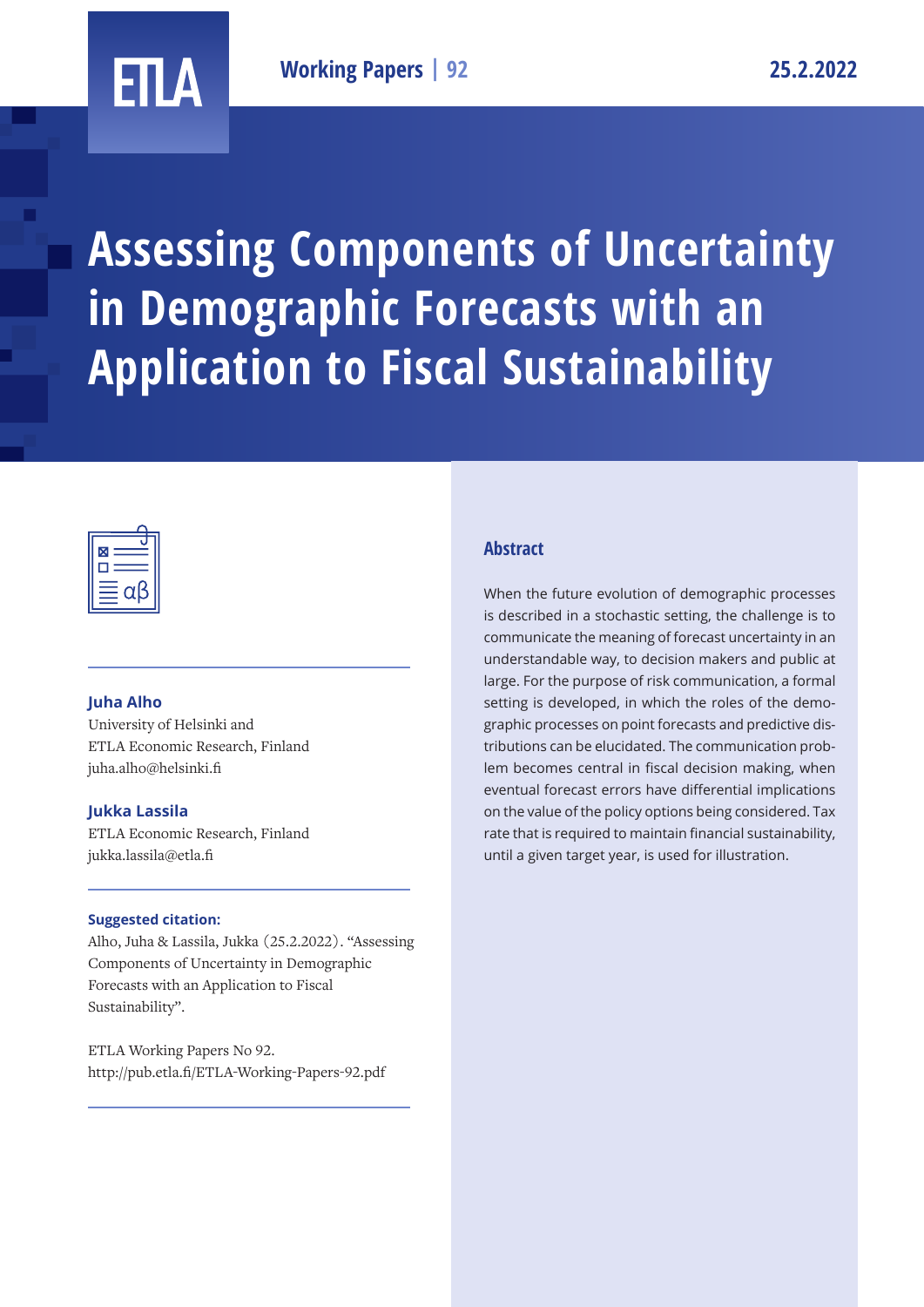## **Tiivistelmä**

#### **Väestöennusteiden epävarmuuskomponentit: arviointia ja sovellus julkisen talouden kestävyyslaskelmaan**

Kun tulevaa väestökehitystä kuvaillaan stokastisilla laskelmilla, on tulosten ja niihin liittyvän epävarmuuden välittäminen sekä päätöksentekijöille että suurelle yleisölle haasteellista. Kommunikaatio on erityisen tärkeää finanssipoliittisessa päätöksenteossa, jossa ennustevirheiden seuraukset tarkasteltaville politiikkavaihtoehdoille vaihtelevat.

Tässä artikkelissa esitellään kaavamuotoinen kehikko, jolla voidaan dekomponoida tulevaan syntyvyyteen, kuolevuuteen ja siirtolaisuuteen liittyvän epävarmuuden vaikutuksia sekä piste-ennusteisiin että ennustejakaumiin. Sovellusesimerkkinä käytetään veroastetta, joka riittää ikääntyvän väestön aiheuttamien julkisten menojen kattamiseen annetun pituisella aikajaksolla. Tämä kestävyysvajetta vastaava käsite lasketaan Suomen väestölle laaditun stokastisen väestöennusteen ja suomalaiseen aineistoon perustuvien tyyliteltyjen verotuloja ja julkisia menoja kuvaavien ikäprofiilien avulla.

Eri väestötekijöiden vaikutusta koko väestön ennustejakaumaan ja siten myös väestökehityksestä johdettuihin taloutta kuvaaviin jakaumiin ei voida yksikäsitteisesti määrittää. Tulokset riippuvat siitä, missä järjestyksessä tekijät otetaan analyysiin mukaan. Kiinnostavaksi sovellusesimerkiksi osoittautui mm. vaihtoehto, jossa siirtolaisuuteen ja kuolevuuteen liittyvä epävarmuus poistettiin kokonaan. Jos syntyvyys pysyy matalalla tasolla, väestön koko luonnollisesti ajan mittaan pienenee ja ikärakenne painottuu vanhoihin ikäryhmiin. Kestävyysvaje on tällöin väistämättä suuri. Suuri syntyvyys puolestaan johtaisi todennäköisesti matalampaan kestävyysvajeeseen, mutta vajearvioon liittyvä epävarmuus kasvaisi, koska esimerkiksi suuret vaihtelut vauvabuumeista matalan syntyvyyden jaksoihin olisivat mahdollisia.

Ph.D **Juha Alho** is Professor Emeritus at University of Helsinki and a Researcher at Etla Economic Research. Dr.Soc.Sc (Econ) **Jukka Lassila** is a Researcher at Etla Economic Research.

Ph.D. **Juha Alho** on Helsingin yliopiston emeritusprofessori ja Elinkeinoelämän tutkimuslaitoksen tutkija. VTT **Jukka Lassila** on Elinkeinoelämän tutkimuslaitoksen tutkija.

**Acknowledgements:** The authors thank Eija Kauppi for assistance in computational work and Risto Vaittinen and Reijo Vanne for providing us with their data. This research was partially financed by the Strategic Research Council at the Academy of Finland grant 345218 (LIFECON).

**Kiitokset:** Kiitämme Eija Kauppia laskentatyöstä ja Risto Vaittista ja Reijo Vannetta mahdollisuudesta käyttää heidän laskemaansa dataa. Tutkimusta on rahoitettu osittain Suomen Akatemian strategisen tutkimuksen neuvoston hankkeesta Väestörakenteen muutosten elämänkaari- ja talousvaikutukset (LIFECON), päätös numero 345218.

**Keywords:** Aging, Demography, Predictive distribution, Risk communication, Stationary equivalent population

**Asiasanat:** Väestö, Ennustejakauma, Ikääntyminen, Riskitietoisuus ja rahoituksellinen kestävyys, Stationaarinen ekvivalentti väestö

**JEL:** J11, J18, H68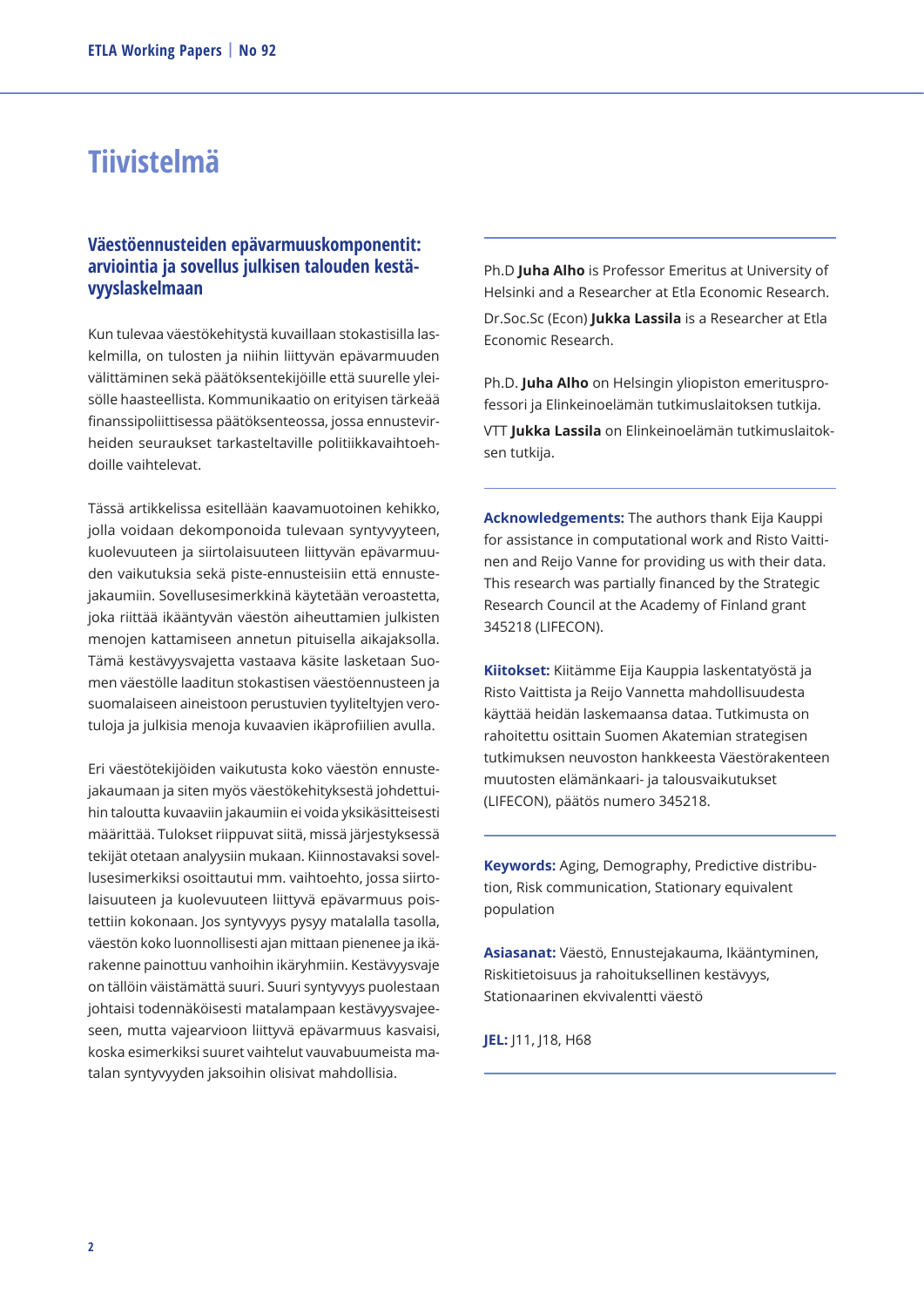munication, station, station, station, station, station, station, station, station, station, station, station,

## 1 Introduction

component processes of fertility, mortality, and migration, in a consistent  $\frac{1}{2}$  manner (e.g., Keilman, 1990; Alho and Spencer, 1991). Stochastic methods are an order of magnitude more complex than the formulation of alternative scenarios. This leads to problems in the communication of the results to decision makers. The fundamental reason is that from the net effect it is not possible to discover the independent roles of the component processes. When taxes, spending, and other fiscal measures are viewed as *functionals* of the population, the situation becomes even less transparent (cf., Alho and Vanne, 2005) We consider demographic forecasting in a stochastic setting. It has been understood, quite some time, that adopting a stochastic point of view is necessary, in order to account for the uncertain future values of the three  $\mu$  manner (e.g., Nemman, 1990, Anno and Spencer, 1991). Supportance measurement

Yet, from the perspective of policy formulation, the roles of the component processes can be decisive. Pöysti (2014) argues that acknowledging uncertainty is a precondition for a rational public debate. Auerbach (2014) notes that ignoring uncertainty may bias decision making towards short-term optimality. But, whence comes the uncertainty?

As a starting point, we will take a stochastic version of the recent population forecast of Statistics of Finland. This gives us the point forecast. The uncertainty of the component processes is empirically calibrated to match the volatility of past demographics.

As a practical illustration we will consider *fiscal gap*, i.e., how much taxes should be raised in order that the current public sector balance could be maintained for the next H years. The *required tax multiplier* is the factor by which current taxes must multiplied to accomplish this. This measure appears in various forms in, e.g., in the U.S. (Board of Trustees, 2021), the E.U. (EU, 2020), Canada (CPP, 2019), and Finland (ETK, 2019). The *predictive distribution* that is at stake is illustrated by Figure 4, below.

The primary contribution of this paper is the development of a systematic approach to decomposing sources of uncertainty in probabilistic demographic forecasts, and measures derived with them. As regards the point forecast, a novel aspect we take up is the role of the age distribution at *jump-off* <sup>1</sup>. This typically differs from the stationary age distribution determined by the life table of the jump-off year. Any difference between the two reflects the *demographic inheritance* from the past population history, be it a burden or benefit.

Section 2 develops the notation for the forecast calculations. Section 3 details a public sector model, and defines the tax multiplier. Section 4 develops the decomposition of the systematic and stochastic aspects of the predictive

values of the vital rates as  $\lambda$ 100 m. <sup>1</sup>This is the most recent time for which we consider the population counts and past values of the vital rates as known.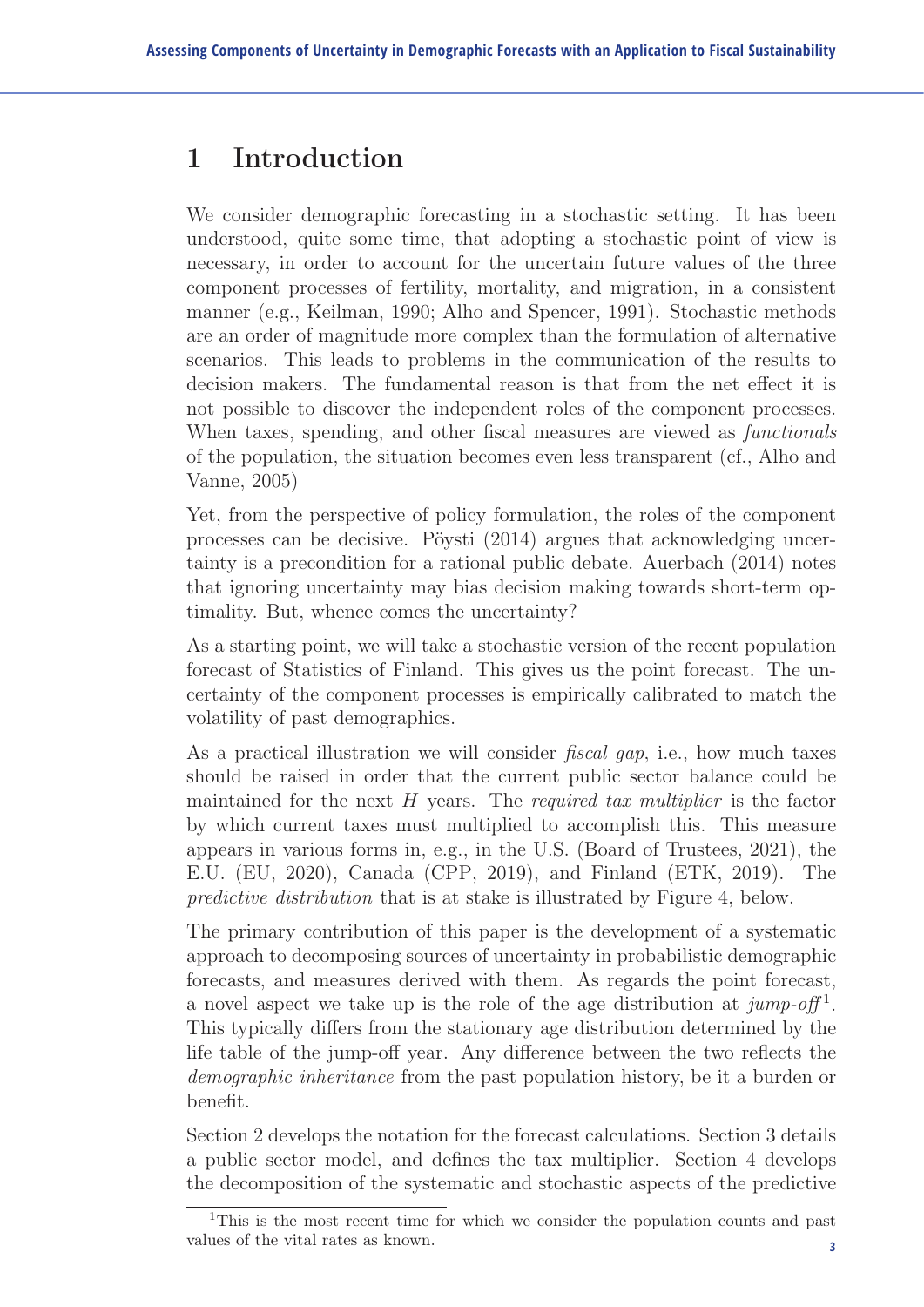distributions. The jump-off effects on the future ratio of taxes to spending are assessed in Section 5. In Section 6 we first consider the jump-off effects on required tax, and summarize those effects together with the effects of vital rates, on point forecasts. After that a detailed analysis of the uncertainty in the required tax multiplier follows. Section 7 concludes with a discussion of the (lack of) uniqueness of the decompositions, and summarizes what was learned about the fiscal gap as a policy tool.

## 2 Population Evolution

#### 2.1 Definitions

We will write the model using a one-year time unit. Age is given by  $x =$  $0, 1, \ldots, \omega$ , where  $\omega$  is the highest, open-ended age-group. Gender is denoted by  $s = 0, 1$ , for females and males, respectively. Forecast years are  $t =$  $1,\ldots,T$ , and  $t=0$  is the jump-off year. Arrays by age are indexed starting from 0.

We define  $V_{xst}$  = number of people in age x, of gender s, in the beginning of year t. Matrices  $V_t = (V_{xst})_{(\omega+1)\times 2}$ , have population counts for the beginning of year  $t = 0, \ldots, T$ . For brevity in later use, we collect these into array  $\mathbf{V} = (V_{xst})_{(\omega+1)\times 2\times (T+1)}.$ 

Define  $m_{xst}$  = age-specific mortality rate in age x, for gender s, during year t. The matrix  $\mathbf{m}_t = (m_{xst})_{(\omega+1)\times 2}$  has data for year  $t = -1, 0, \dots, T-1$ . Here  $t = -1$  refers to the calendar year before jump-off time. Corresponding to these, define  $\mathbf{p}_t = (p_{xst})_{(\omega+1)\times 2}$  as the matrix of one-year survival probabilities from age x. (Survival from  $\omega$  to  $\omega + 1$  refers to survival in the highest, openended age-group.) Define  $f_{xt} =$  age-specific fertility rate in in age x, for females, during year t. Collect them into vector  $f_t = (f_{xt})_{(\omega+1)\times 1}$  for year t. The parameters  $0 < \kappa_0, \kappa_1 < 1$  are the proportions of girls and boys out of the newborn, with  $\kappa_0 + \kappa_1 = 1$ .

Define  $N_{xst}$  = net number of migrants to age x, of gender s, during year t, who survive to  $t + 1$ . The matrix  $N_t = (N_{rst})_{(\omega+1)\times 2}$  has the numbers for year t.

The jump-off time of the analysis will be January 1, 2019. In the economic application we will have  $T = 126$  corresponding to years 2020-2145. The highest (open-ended) age is  $\omega = 100$ . The *sex ratio at birth* is 1.05, so  $\kappa_1 = 1.05/2.05$ .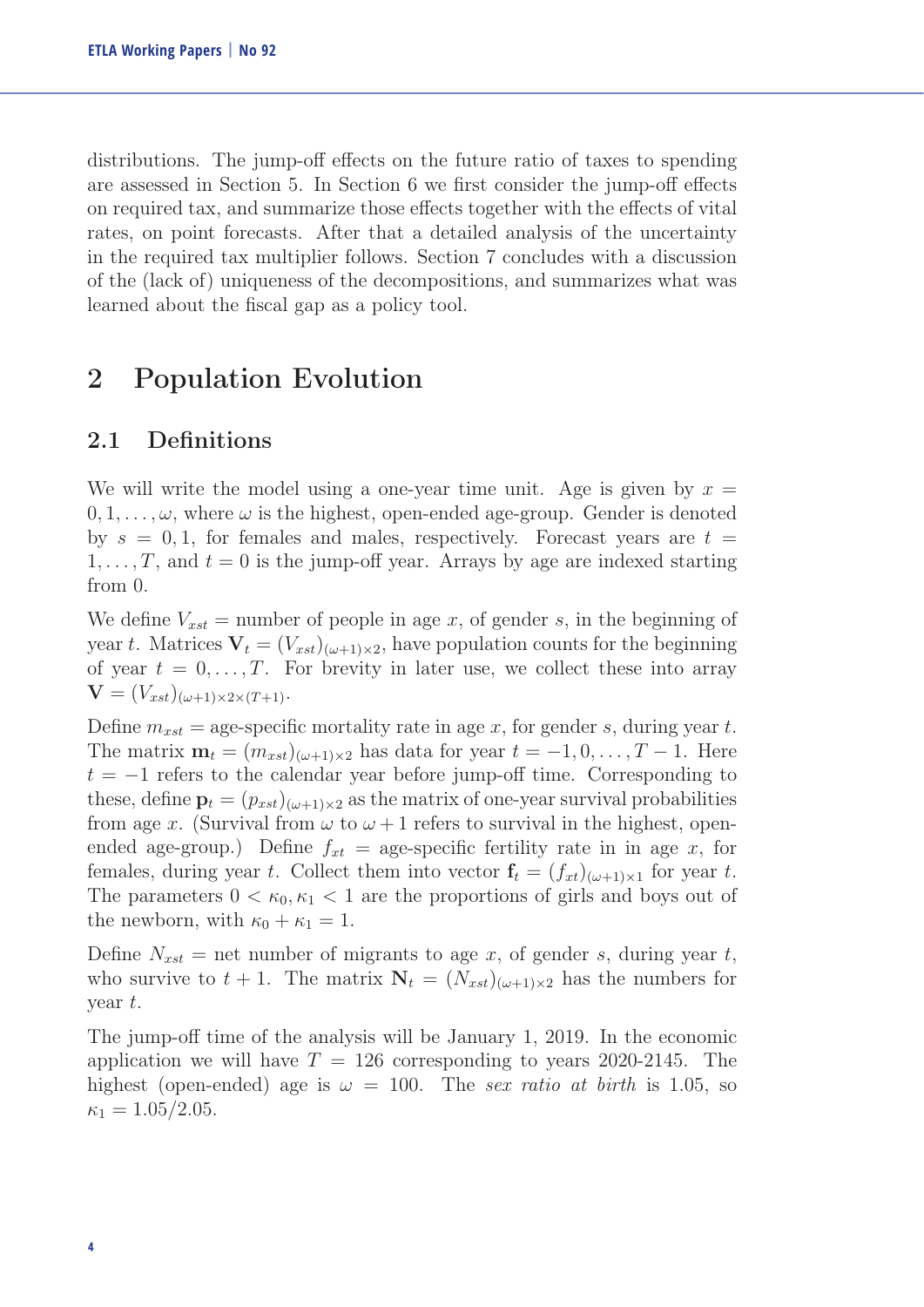#### 2.2 Jump-off Data

Assume that the jump-off population for the beginning of year  $t = 0$  is known, or that an estimate exists (cf., Shryock and Siegel, 1976, 427). Similarly, mortality, fertility, and net-migration are assumed to be known for  $t = -1$ , i.e., the year before the jump-off. The latter are needed for the computation of the baseline point forecast, and for the computation of the stationary population.

#### 2.3 Linear Growth Model

Simple book-keeping equation "population at  $t =$  population at  $t - 1 +$  births during t - deaths during  $t +$  net number of migrants during t" means that we have recursively for the youngest age  $x = 0$ ,

$$
V_{0,s,t} = \kappa_s \sum_x f_{x,t-1} V_{x,0,t-1} + N_{0,s,t-1}, s = 0, 1.
$$
 (1)

For the remaining ages  $x = 1, \ldots, \omega - 1$ <sup>2</sup>, we have that

$$
V_{x,s,t} = p_{x-1,s,t-1} V_{x-1,s,t-1} + N_{x-1,s,t-1}, s = 0, 1.
$$
 (2)

#### 2.4 Stochastic Forecast of Finland 2020 - 2145

The January 1, 2019, jump-off population is as estimated from the population register. Age-specific fertility is assumed to remain at the latest observed level. Mortality is assumed to continue to decline at the rate of recent years. Net migration is assumed to remain positive, at its recent level. The assumptions, and the actual numerical values, are essentially the same as those used by Statistics Finland in their latest forecast available in 2020.

Stochastic simulation program PEP (Program for Error Propagation) has been used in this study. Formally, the stochasticity of the population  $V$ , and the economy W defined below, derives from the joint predictive distributions of the age-specific fertility rates, of the underlying mortality rates that give rise the survival probabilities, and of the net migration numbers, as used in recursions (1) and (2). Details of the structure of PEP, and the empirical uncertainty estimates used, are given in Alho and Spencer (2005).<sup>3</sup> The

<sup>&</sup>lt;sup>2</sup>For age  $\omega$  terms reflecting survival and migration in this age are added.

<sup>3</sup>For additional details and for earlier economic applications, see Alho, Hougaard-Jensen and Lassila (2008).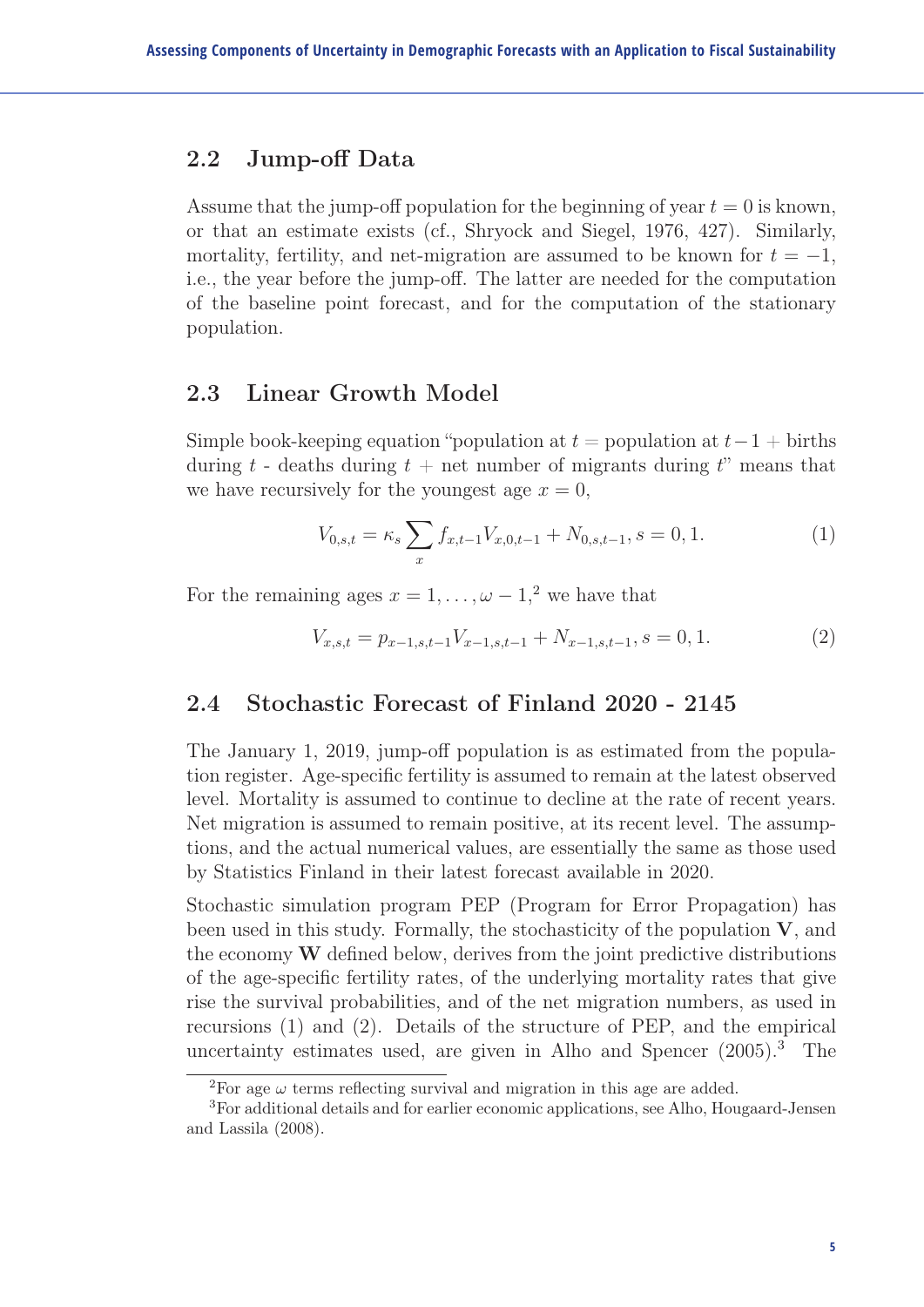uncertainty represented in these models has been empirically calibrated to such levels that produce prediction intervals of appropriate width, when they are applied to past empirical data from several European countries in the 1900s.

## 3 A Public Sector Model

The public sector finances are described in terms of matrix  $\mathbf{W} = (W(i, t))_{3 \times (T+1)}$ where  $W(1,t) = \text{tax revenues collected during period } t$ ;  $W(2,t) = \text{public}$ sector spending during period t; and  $W(3, t) =$  public sector balance in the beginning of period t. Here, the time index takes the values  $t = 0, 1, \ldots, T$ . Mathematically, the matrix  $W$  will be a function of the population  $V$ , and the starting value  $W(3,0)$ .

Economic data are calibrated to Finland around year 2017. This is a small open economy with a large public sector.

#### 3.1 Revenues, Spending, and Balance

The public sector consists of the state and municipalities. State collects progressive income tax, added value tax, mandatory pension contributions, and various fees. Municipalities collect income tax at flat rates. These result in average *age-specific taxes* per person  $z_{xst} \geq 0, x = 0, \ldots, \omega; s = 0, 1; t =$ 0,...,T (cf., Alho and Vanne, 2005). The *total revenue* collected in year t is  $W(1,t) = \sum_{x,s} z_{xst} v_{xst}.$ 

The public sector pays for the daycare and education of the young, health care for all ages, long-term care, old-age pensions, and administration. We define  $c_{xst} \geq 0$  as the average *spending* per person in age  $x = 0, \ldots, \omega$ , for  $s = 0, 1$ , during year  $t = 0, \ldots, T$ . The *total spending* during year t equals  $W(2,t) = \sum_{x,s} c_{xst} v_{xst}.$ 

The public sector balance is assumed to satisfy the book-keeping equations

$$
W(3,t) = W(3,t-1)(1+r) + W(1,t) - W(2,t), \quad t = 0, \dots, T-1,
$$
 (3)

where  $r = 0.01$  is the interest rate used.

In numerical calculations the genders are combined and the schedules are kept fixed over time (so  $z_{xst} \equiv z_x$  and  $c_{xst} \equiv c_x$ ). The euro values of the profiles have been set equal to the actual government spending in 2018 (or  $t = -1$ ). These profiles are displayed in Figure 1.<sup>4</sup>

 $\overline{a}$ 

<sup>4</sup>We thank R. Vanne, for help with these data; cf., Vaittinen and Vanne (2011) and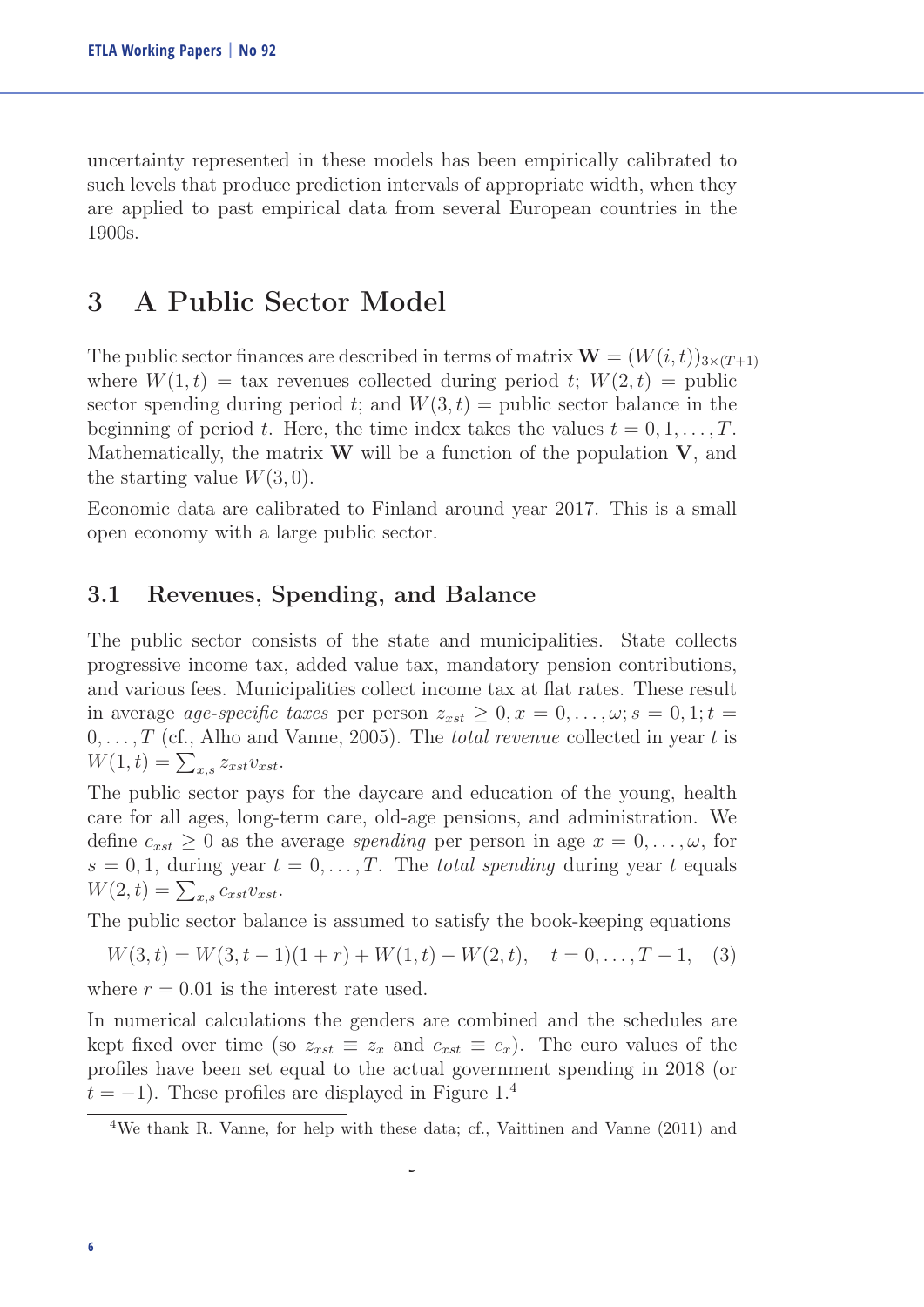

Figure 1: Average Tax (Blue), (the Negative of) Spending (Red), and their Balance (Dashed), by Age (in Euros).

#### 3.2 Fiscal Policies with Balance Targets

Write  $u_{xst} = z_{xst}q_t$ , where  $q_t = \sum_{x,s} z_{xst}$  is the *sum of age-specific taxes per person* across age and gender groups, so  $z_{xst} = q_t u_{xst}$ .

Suppose we set, in the beginning of year t, the target that exactly  $H > 0$ years ahead the balance equals  $W_3^*(H)$ , in current value. Discounting the balance, future taxes, and spending, to time t, we look for the value of  $q(H)$ that would result in the desired balance, or

$$
W(3,t) + q(H) \times Y_t(H) - W_{2t}(H) = (1+r)^{-H} W_3^*(H), \tag{4}
$$

Lee and Mason (2011).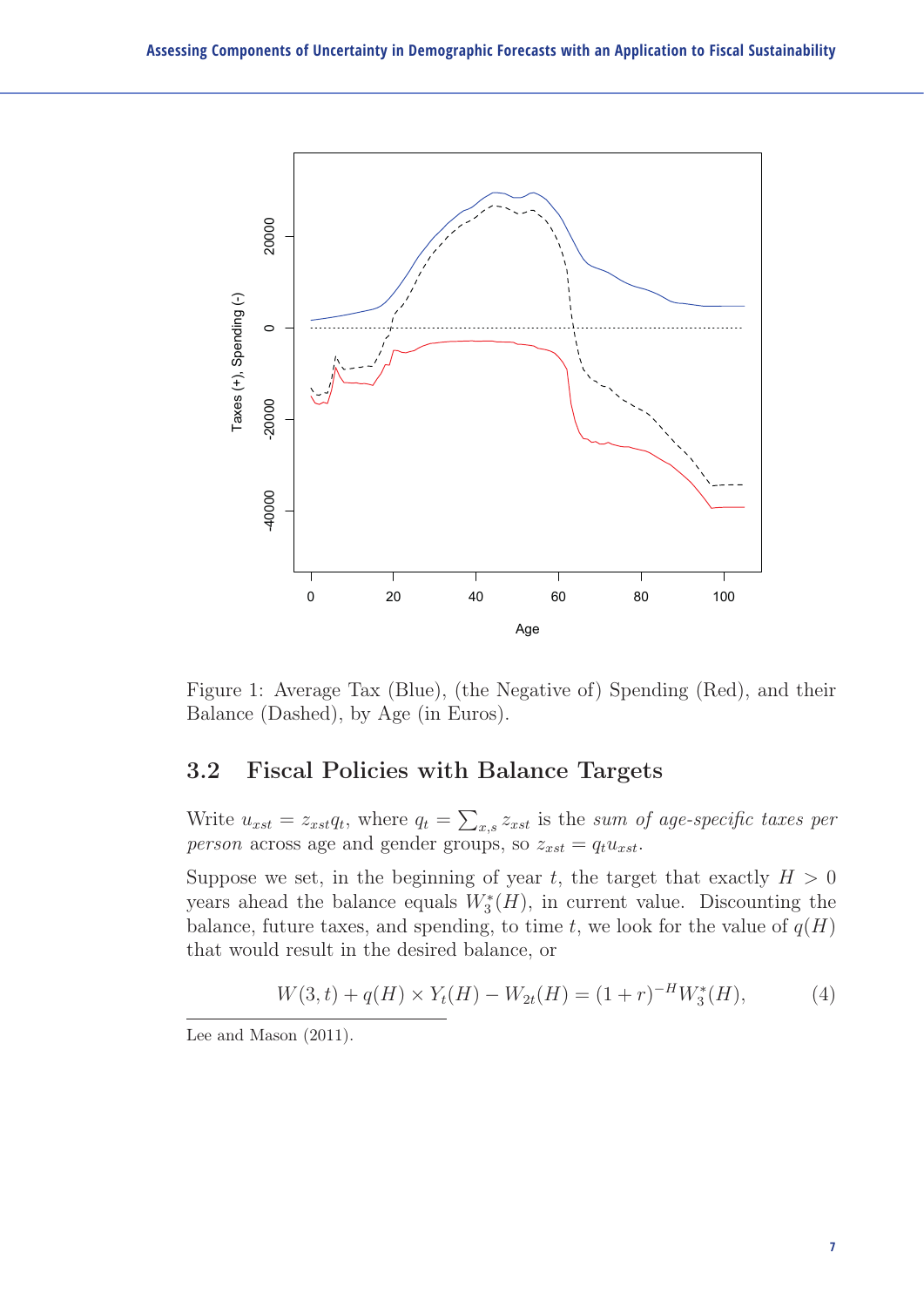where

$$
Y_t(H) = \sum_{h=1}^{H} (1+r)^{-h} \sum_{x,s} u_{x,s,t+h} v_{x,s,t+h}
$$
(5)

is the *discounted age-standardized tax base* in the following H years, and

$$
W_{2t}(H) = \sum_{h=1}^{H} (1+r)^{-h} \sum_{x,s} c_{x,s,t+h} v_{x,s,t+h}
$$
(6)

is the *discounted spending* in the coming H years. For lack of established terminology, we call q(H) as the *required tax multiplier*.

In applications below, we will take  $W_3^*(H) = W(3,0)$ . This means that the current balance is maintained for H years.

## 4 Systematic and Stochastic Components of Error

#### 4.1 Effect of Baseline Age-Distribution

Actual population  $V$  is taken to be stochastic, around the point forecast V. This gives rise to a stochastic component of error. The point forecast V deviates from the *baseline forecast*, in which one assumes that mortality rates  $m_{-1}$ , and fertility rates  $f_{-1}$  persist indefinitely, and there is no migration.

Suppose the total population size in the beginning of the year  $t = 0$  is  $V_0$ . The *stationary equivalent population* has size  $V_0$ , but an age distribution that is determined by the (female and male) survival probabilities, of year  $t = -1$ . Denote this hypothetical population as  $V_0$ , as distinct from the estimated population  $V_0$ . All decompositions presented below can be further decomposed in terms of the difference between the actual jump-off population and the stationary equivalent population.

#### 4.2 Baseline Forecast and its Total Error

For the youngest age  $x = 0$  the baseline forecast is calculated recursively as

$$
\tilde{V}_{0,s,t} = \kappa_s f_{x,-1} \tilde{V}_{x,0,t-1}, s = 0, 1,
$$
\n(7)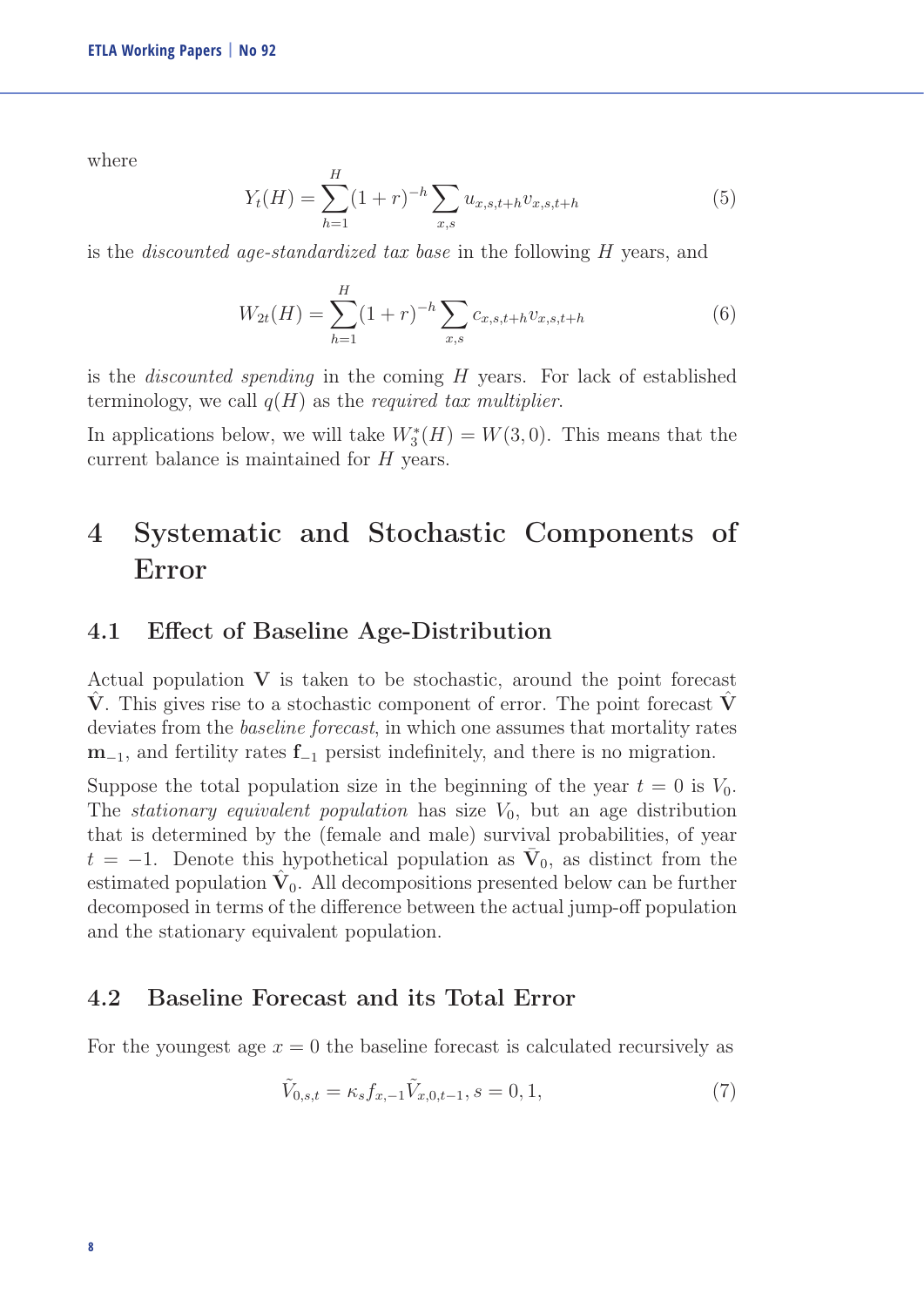and for the remaining ages  $x = 1, \ldots, \omega - 1$ , as

$$
\tilde{V}_{x,s,t} = p_{x-1,s,-1} \tilde{V}_{x-1,s,t-1}, s = 0, 1.
$$
\n(8)

The (negative of the)*total error of the baseline forecast* can now be decomposed as  $V - \tilde{V} = S + D$ , where

$$
\mathbf{S} = \mathbf{V} - \hat{\mathbf{V}}, \text{ and } \mathbf{D} = \hat{\mathbf{V}} - \tilde{\mathbf{V}}.
$$
 (9)

Here the first difference is the stochastic error, and the second difference is the (presumed) gain from using a better point forecast than the baseline.

#### 4.3 Decomposing Deterministic Error

We use three superscripts, each either " $+$ " or "-", to distinguish forecast variants that include a forecast of one or more of fertility, mortality, and migration. For example, if mortality would be forecasted, but fertility would be kept at the baseline value and net migration would be set to zero, the resulting forecast would be denoted as  $\tilde{V}^{-+-}$ . Then, the limiting cases are the actual point forecast  $\hat{\mathbf{V}} = \tilde{\mathbf{V}}^{+++}$  and the baseline forecast  $\tilde{\mathbf{V}} = \tilde{\mathbf{V}}^{---}$ .

A decomposition of D that can be relevant in sustainability analyses is

$$
\mathbf{D} = (\tilde{\mathbf{V}}^{+--} - \tilde{\mathbf{V}}) + (\tilde{\mathbf{V}}^{++-} - \tilde{\mathbf{V}}^{+--}) + (\hat{\mathbf{V}} - \tilde{\mathbf{V}}^{++-}).
$$
 (10)

Roughly speaking, the first term on the right hand side tells us about the effect of fertility,<sup>5</sup> the second about the effect of longevity, and the third about the effect of net migration.

#### 4.4 Decomposing Stochastic Error

We will use notation similar to that of Section 4.3, but this time superscripts are attached to  $\dot{V}$ . For example, if *uncertainty* of mortality is present, but that of fertility and migration is not, the resulting stochastic forecast is denoted as  $\hat{V}^{-+-}$ . Using this convention, the actual future population is represented by  $V = \hat{V}^{+++}$ , and the deterministic point forecast is  $\hat{V} = \hat{V}^{---}$ <sup>6</sup> In analogy with (10) we have the decomposition of the stochastic error as

$$
\mathbf{S} = (\hat{\mathbf{V}}^{+--} - \hat{\mathbf{V}}) + (\hat{\mathbf{V}}^{++-} - \hat{\mathbf{V}}^{+--}) + (\mathbf{V} - \hat{\mathbf{V}}^{++-}).
$$
 (11)

The three differences need not be statistically independent, but one would expect them to be approximately so, for short lead times.

 $\hat{a}$ 

<sup>5</sup>But, recall that in our empirical application the point forecast of fertility is the current value, so this component vanishes.

<sup>&</sup>lt;sup>6</sup>So we also have  $\hat{\mathbf{V}}$ <sup>---</sup> =  $\tilde{\mathbf{V}}$ <sup>+++</sup>.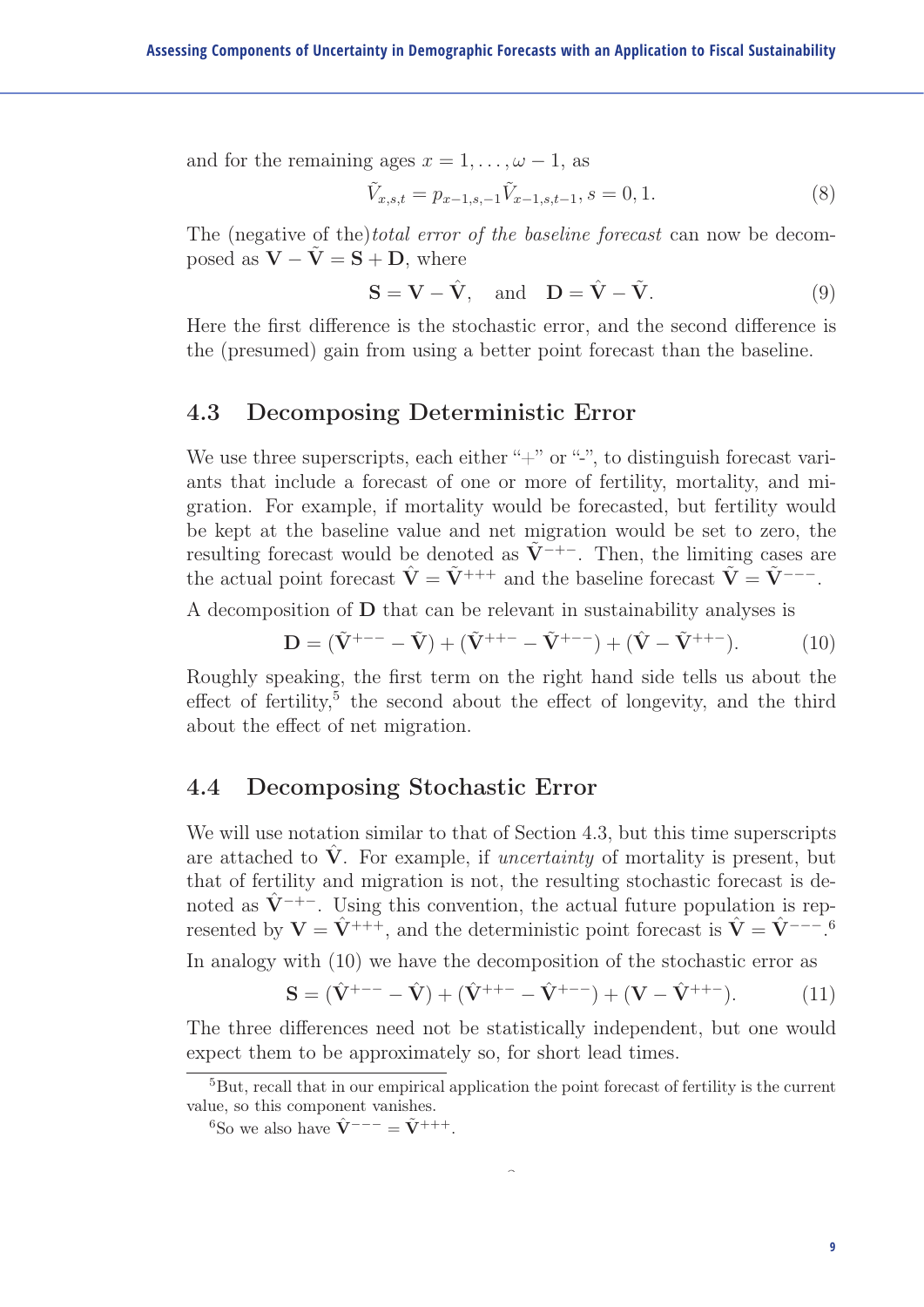

Figure 2: Density of Population, Jan. 1, 2019 (Solid), and Stationary Population for 2018 (Dashed).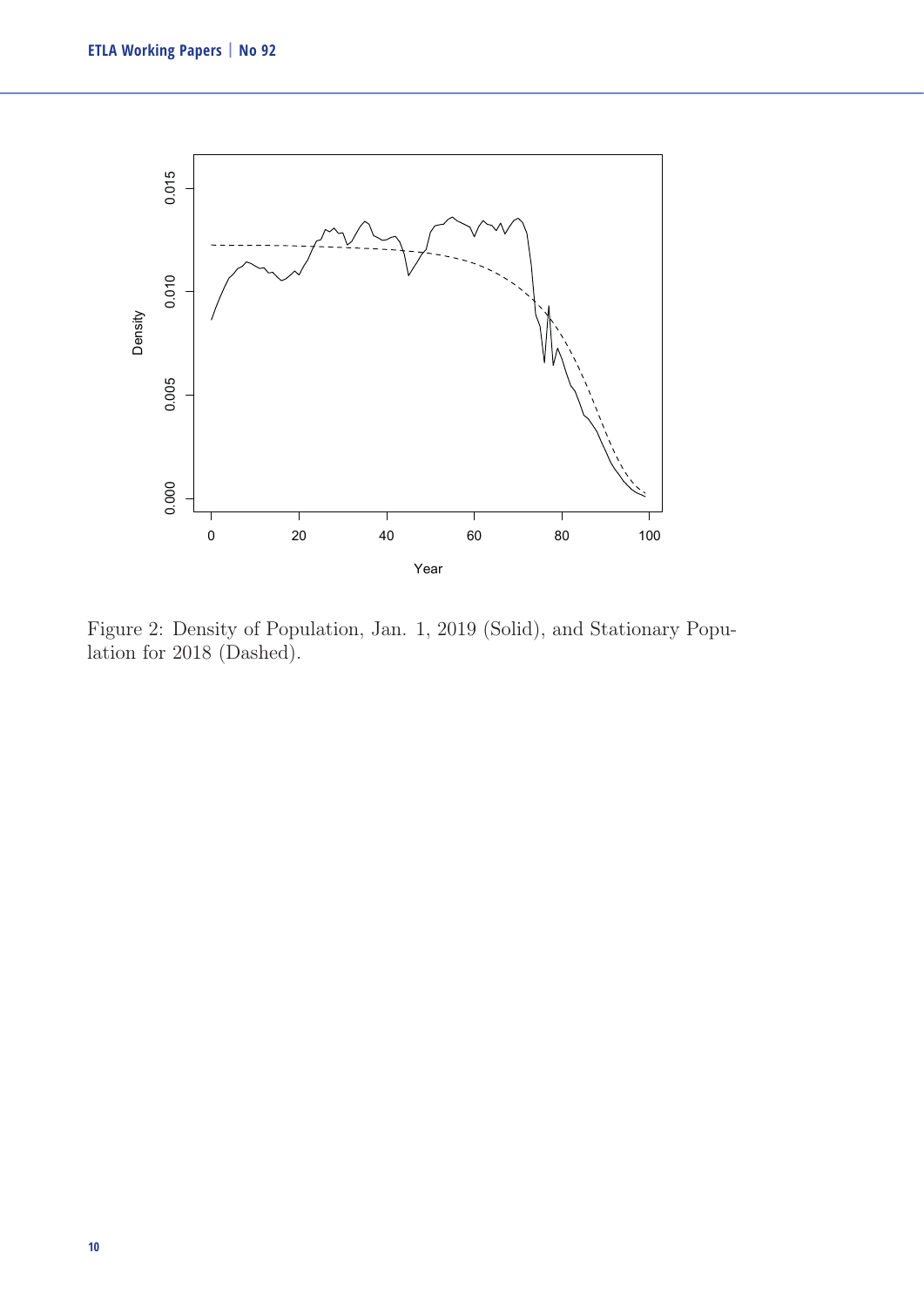## 5 Effects on Taxes and Spending

#### 5.1 Jump-off Effects

Figure 2 displays the density of the actual jump-off population as of January 1, 2019, and the density of the stationary life table population of the previous year (both genders combined). The latter exceeds the former in the highest ages. This is due to mortality decline during recent decades. A comparison to Figure 1 shows that the actual age distribution tends to make the health care and pension costs *lower* than under the stationary equivalent population.

In ages 50-75 the actual population density is higher. A part of this excess is in working ages, and *boosts public revenues* as compared to the stationary alternative. But, an increasing part is in retirement, and tends to *increase expenditures* later on.

A third difference is in the youngest ages. This is due to the low fertility of the past 25 years. The actual age distribution tends to *lower public expenditures* related to rearing children (child care, education), as compared to the stationary alternative. However, this also means that the future workforce will be smaller, which *reduces expected future revenues*.

#### 5.2 Component Effects

Applying the schedules of Figure 1 to population counts we obtain ratios of Taxes to Spending, in 2018 - 2117, corresponding to different decompositions of point forecasts. These are given in the four panels of Figure 3.

Panel (a) of Figure 3 shows that both under the actual jump-off population, and the stationary equivalent model, the taxes are not enough to support the expected expenditures (i.e., the ratio is below 1). The fact that the dashed curve is higher, after about a decade, says that the current relatively favorable situation is going to turn into an unfavorable one.

The bottom, dashed curve of panel (b) assumes that net migration is zero (case  $\tilde{V}^{++-}$ ). The dot-dashed curve assumes further that mortality remains at its jump-off value (case  $V^{+--}$ ). Thus, the difference between the two reflects the decline in mortality. The difference between the solid curve and the dashed curve reflects the effect of migration, or  $\tilde{\mathbf{V}}$ <sup>+++</sup> –  $\tilde{\mathbf{V}}$ <sup>++-</sup>.

Panels (c) and (d) of Figure 3 add 67 % prediction intervals to the top panel. From panel (c) we find that the legacy of the past demographic development that is present in the age distribution of the jump-off population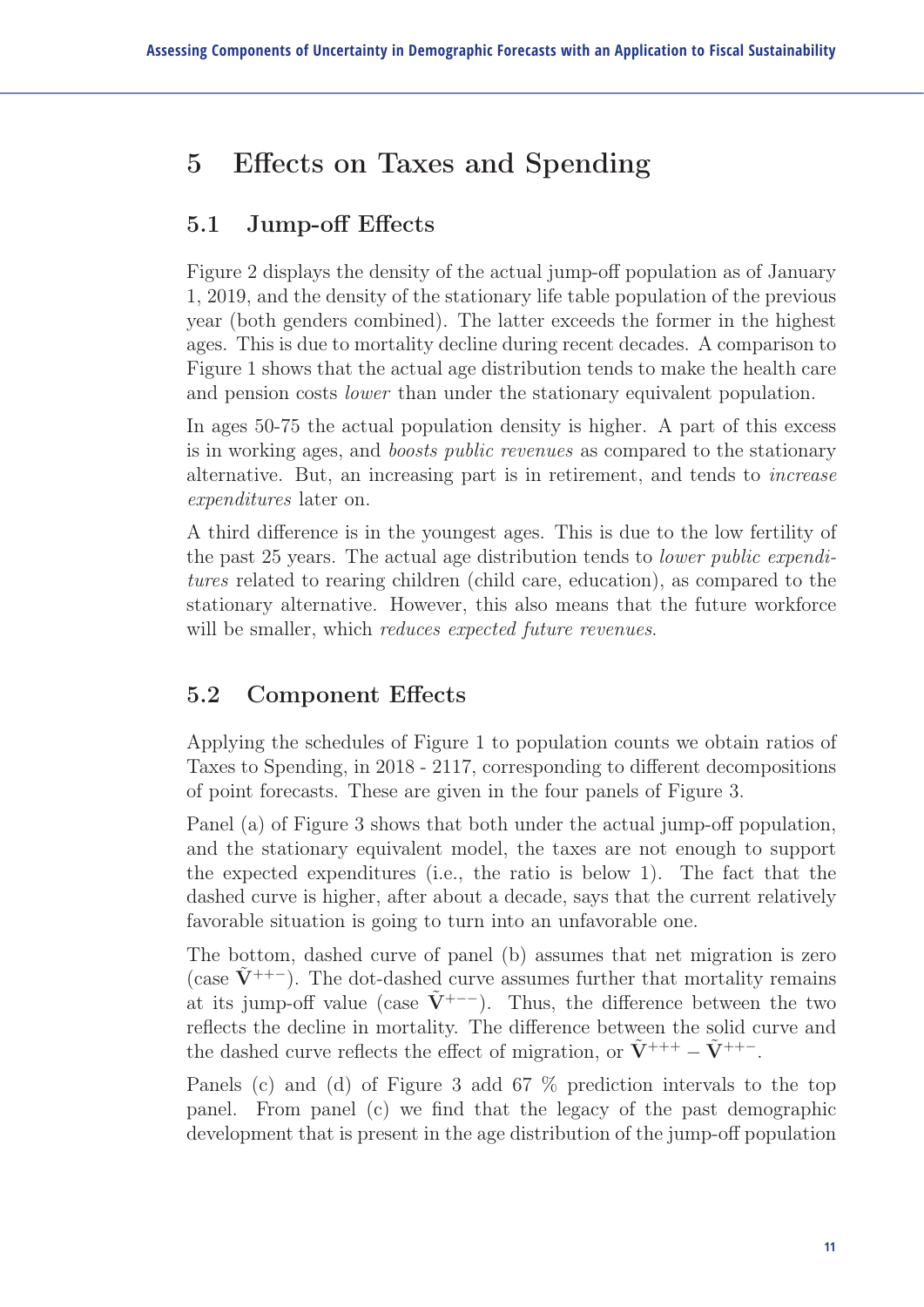

Figure 3: The Ratio of Total Taxes to Total Spending, in 2018-2117: (a) Using the Actual Jump-off Population (case  $\tilde{V}^{+++}$ ; Solid) and Stationary Equivalent Population (Dashed), (b) Using the Actual Point Forecasts (Solid), Setting Net Migration to Zero (case  $\tilde{V}^{++-}$ ; Dashed), and Setting Both Net Migration to Zero and Assuming the Mortality to Remain at Jump-off Value (case  $\tilde{V}^{+--}$ ; Dot-Dashed), (c) Same as (a) but with 67 % Prediction Intervals (Dotted), (d) Same as (b) but with 67 % Prediction Intervals (Dotted).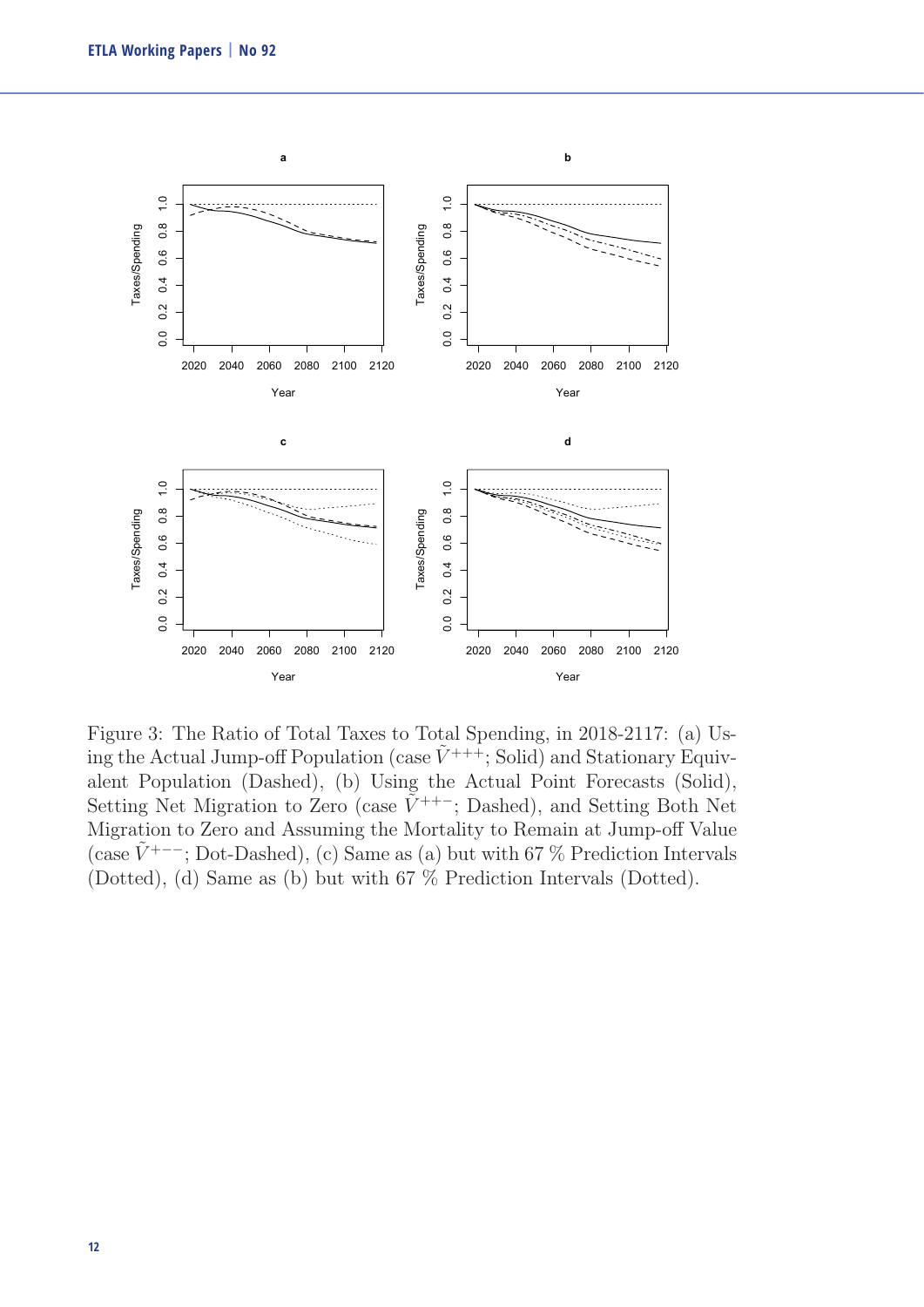|  |  | NET MORT $H = 50$ $H = 75$ $H = 100$ |       |       |
|--|--|--------------------------------------|-------|-------|
|  |  | 1.074                                | 1.120 | 1.154 |
|  |  | 1.040                                | 1.064 | 1.083 |
|  |  | 1.130                                | 1.200 | 1.255 |
|  |  | 1.094                                | 1.143 | 1.184 |
|  |  | 1.049                                | 1.094 | 1.131 |
|  |  | 1.018                                | 1.041 | 1.060 |
|  |  | 1.102                                | 1.169 | 1.224 |
|  |  | 1.070                                | 1.115 | 1.154 |

Table 1: Alternative Point Forecasts of the Required Tax Multiplier.

is comparable, 10-50 years into the future, to that of all other sources of uncertainty population.<sup>7</sup> Panel (d) indicates that persistent effect of positive net migration is large indeed, because without it the ratio would be below the bottom 67 % prediction interval for all years.

## 6 Decomposing Forecasts of the Required Tax Multiplier

#### 6.1 Point Forecasts of the Required Tax Multiplier

As in Figure 3, we consider alternative point forecasts of the required tax multiplier. We will introduce abbreviated symbols, and adapt the earlier  $+/$ notation, as follows:  $POP - we$  use either the actual jump-off population  $(+)$ or the stationary equivalent population  $(-)$ ; NET – net migration is either forecasted  $(+)$  or set to zero  $(-)$ ; MORT – mortality is either forecasted  $(+)$ , or kept at jump-off value (-). Since the point forecast for fertility equals the jump-off value, it is left out from this discussion. Three target years  $H = 50, 75, 100$  are considered. The results are collected in Table 1.

To summarize, we fit a four-way Analysis of Variance model " $POP + NET +$  $MORT+H$ " to the numbers in the table. The findings are clear. As expected, the actual jump-off population, instead of its stationary equivalent, adds 0.026 to the tax multiplier. Net migration is expected to lower the required tax multiplier by 0.076. This is as expected, as migrants typically increase

<sup>7</sup>This large effect might not come as a surprise as it has long been known that the jump-off error is a major source of error in short term population forecasting (cf., Alho and Spencer, 1985).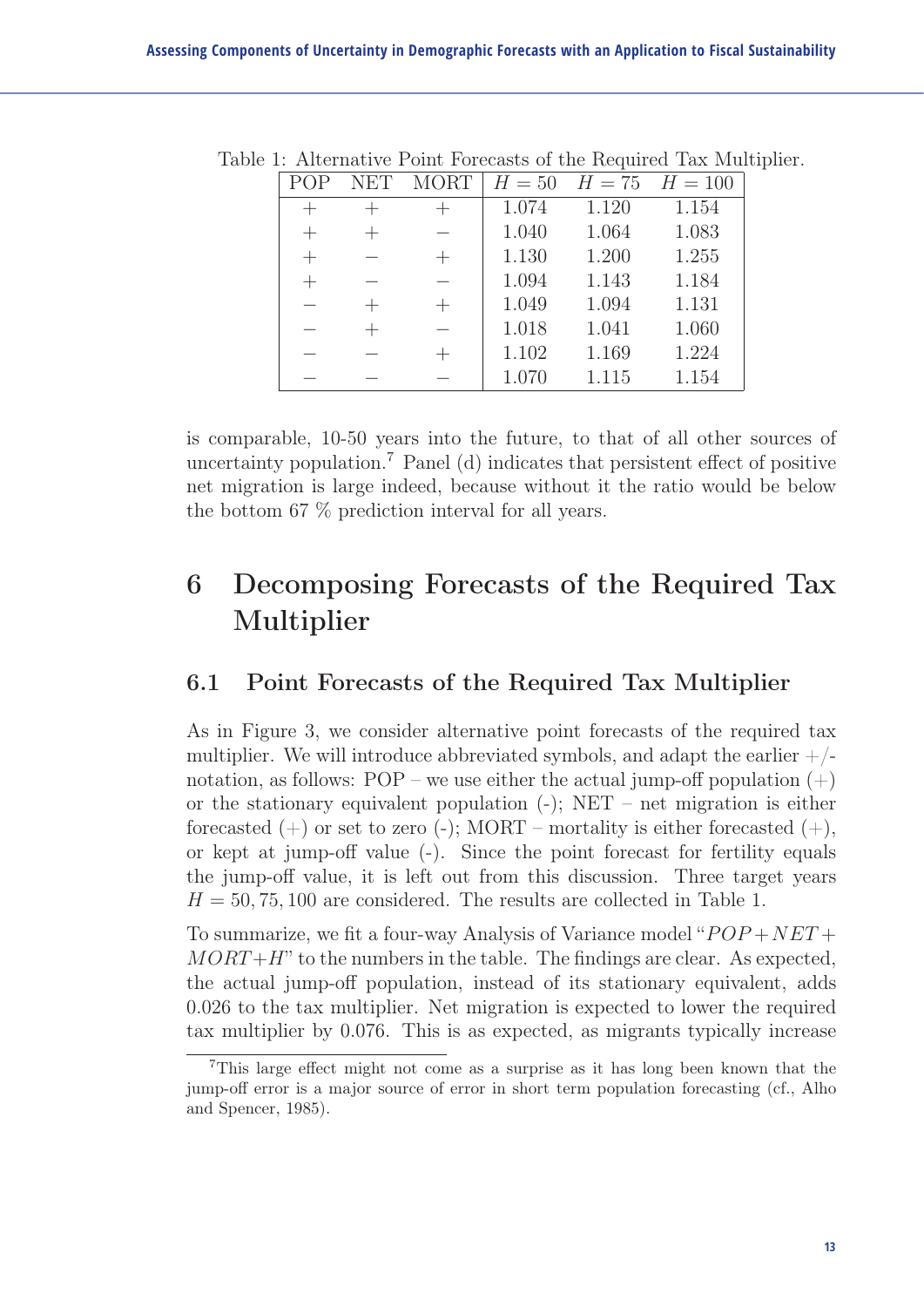the share of the working age population. Increase in longevity increases the required tax multiplier by 0.053, as compared to what would happen if mortality declines would stop. All findings are in line with what one would expect from Figure 2.

The new information we learn from the decomposition of the point forecast is that extending the target period  $H$  from 50 to 75, increases the required tax multiplier by 0.046, and extending it from 50 to 100 increases the tax even more, by 0.084. This calls for a more detailed assessment, and some qualification.

First, the large positive effect of net migration is partly due to the assumption that immigrants will have the same tax/spending characteristics as the receiving population. Kaihovaara and Larja (2019) find that the net effect is neutral as the employment rate of the immigrants is approximately 60 %. Sarvimäki (2017) agrees, but stresses the mediating importance of workrelated migration policies.

Second, the negative effect of mortality is exaggerated, because tax and spending schedules have been kept unchanged over time. But, when deaths are postponed, death related costs are also postponed (Häkkinen et al., 2007). On the other hand, Määttänen (2014) suggests that longer lifetimes are likely to lead to longer work careers. Taking both points of view into account, Lassila and Valkonen (2018) concluded that the effect of mortality decline is likely to be small. – Clearly, there is a need for further empirical study.

#### 6.2 Components of Uncertainty in the Required Tax Multiplier and the Role of H

Boxplots in Figure 4 show how the location and scale of the predictive distribution of the tax multiplier behaves as a function of the target year H. Consonant with Table 1, the location, which is best described by the median depicted inside the boxes, increases with  $H$ . At the same time the width of the box (that contains the central 50 % of the data) widens. In other words, both the location and spread of the predictive distribution increase.

Figure 4 illustrates the question raised in the Introduction. Although the dependency of the predictive distribution has clear overall features, one can ask, what are the roles of the demographic components in those features? Table 1 shows clearly the negative effect of mortality and and the positive effect of migration. The effect of the jump-off age distribution (as opposed to the hypothetical stationary equivalent), especially in the youngest ages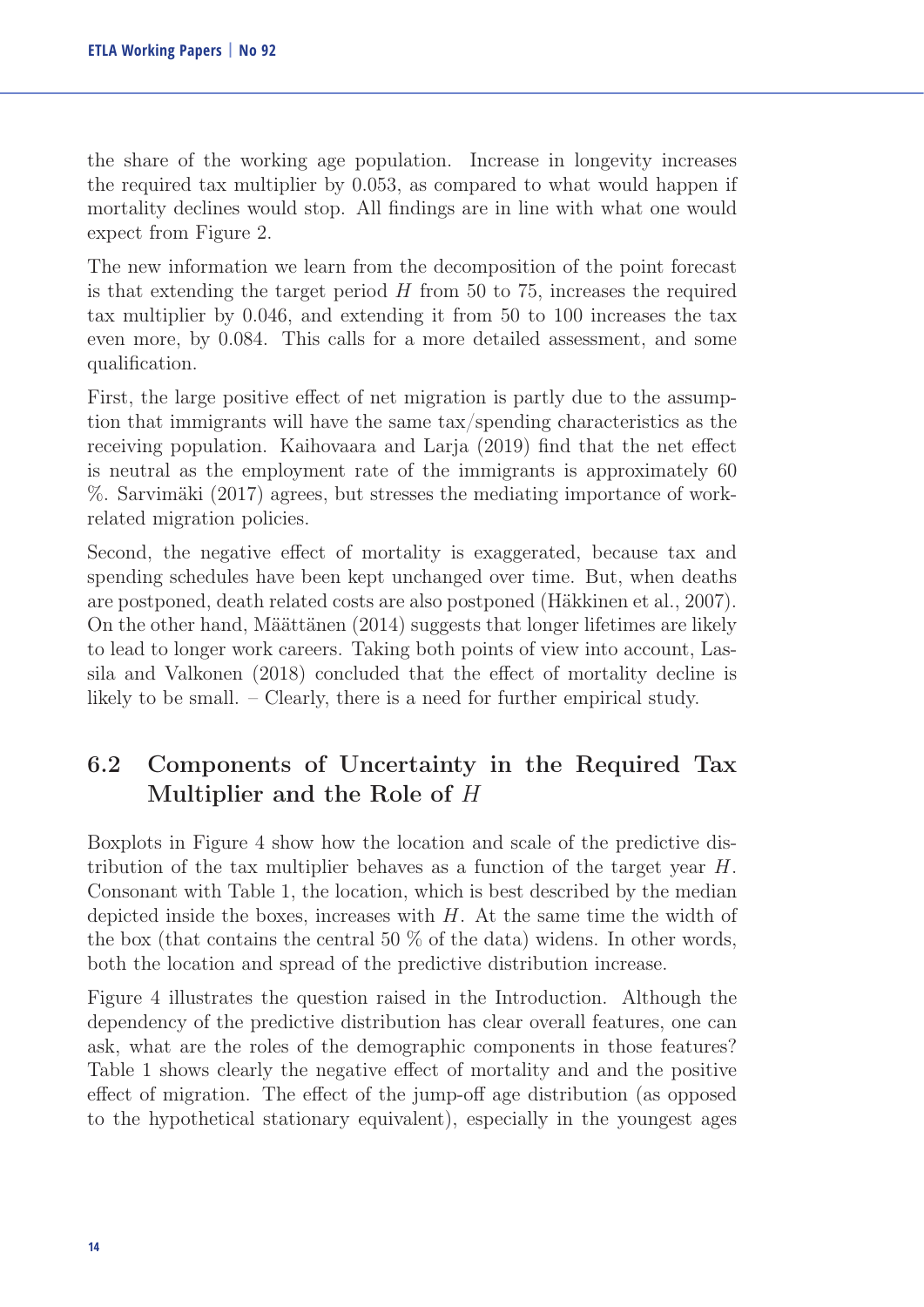

Figure 4: Boxplot of the Predictive Distribution of the Required Tax Multiplier for  $H = 50, 75, 100$ .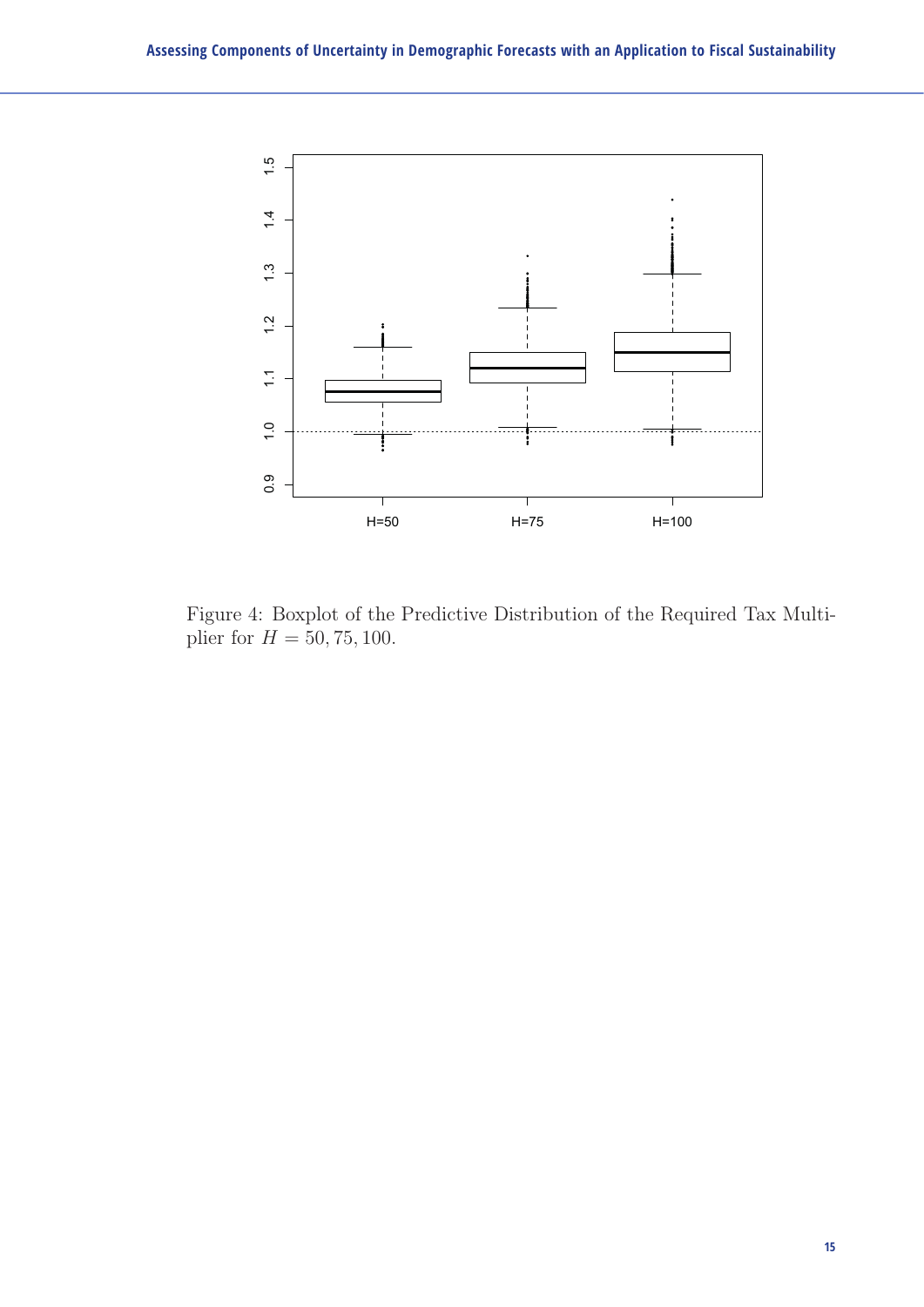provides a hint as to the effect of fertility, which is otherwise absent from Table 1.

The graphical displays in Figure 5 are helpful in many ways. When the uncertainty related to migration is taken out (case  $\hat{V}^{++-}$ ), the uncertainty shrinks in a similar manner across the values of  $H$ . When the uncertainty related fertility is taken out, (case  $\hat{V}^{-+-}$ ) the remaining uncertainty relating to mortality increases as a function of  $H$ . Gradual increase in longevity tends to make the age distribution older. In contrast, when fertility is the only source of uncertainty (case  $\hat{V}^{+--}$ ) we see a marked difference. After  $H = 75$  the uncertainty related to fertility increases clearly. This appears to be due to the (economically positive) outcomes, in which fertility persists at a higher than expected level, and leads to a younger population age structure.

The latter issue can further be elucidated. Figure 6 displays the required tax as a function total discounted taxes, when fertility is the only source of random variation in total discounted taxes over the H years (case  $\hat{V}^{+--}$ ),. The finding is striking. Total taxes are highly correlated with population size. In large populations fertility has been exceptionally high, so the age distribution is younger than one would anticipate, on average. This leads to lower required taxes. Small populations are a result of exceptionally low fertility, with ensuing old age distribution and high required tax multiplier.

There are some outliers in the upper right hand corner of Figure 6 that have both high discounted taxes and high required tax multiplier. To be sure, the have very low probability. In case  $\hat{\hat{V}}$ <sup>+---</sup> this can come about if initially high fertility ("baby boom") is followed by a sustained drop in fertility ("baby bust"), a phenomenon we have witnessed after World War II in many countries of Europe and the United States.

### 7 Discussion

A well-known result from analysis of variance (and more general linear models) is that the contributions of different factors to the outcome variable cannot be uniquely determined, unless the factors or other explanatory variables are orthogonal. Some order must be imposed. (cf., Searle, 1987) A similar indeterminacy occurs in the measurement of changes in consumer prices, for which numerous price indices have been proposed (Laspeyres, Paasche etc.; for an application to changes in mortality rates, see Kitagawa, 1955). It is, therefore, not surprising that a unique decomposition does not exist when it comes to predictive distributions of demography. Also here, the order in which component effects are considered matters.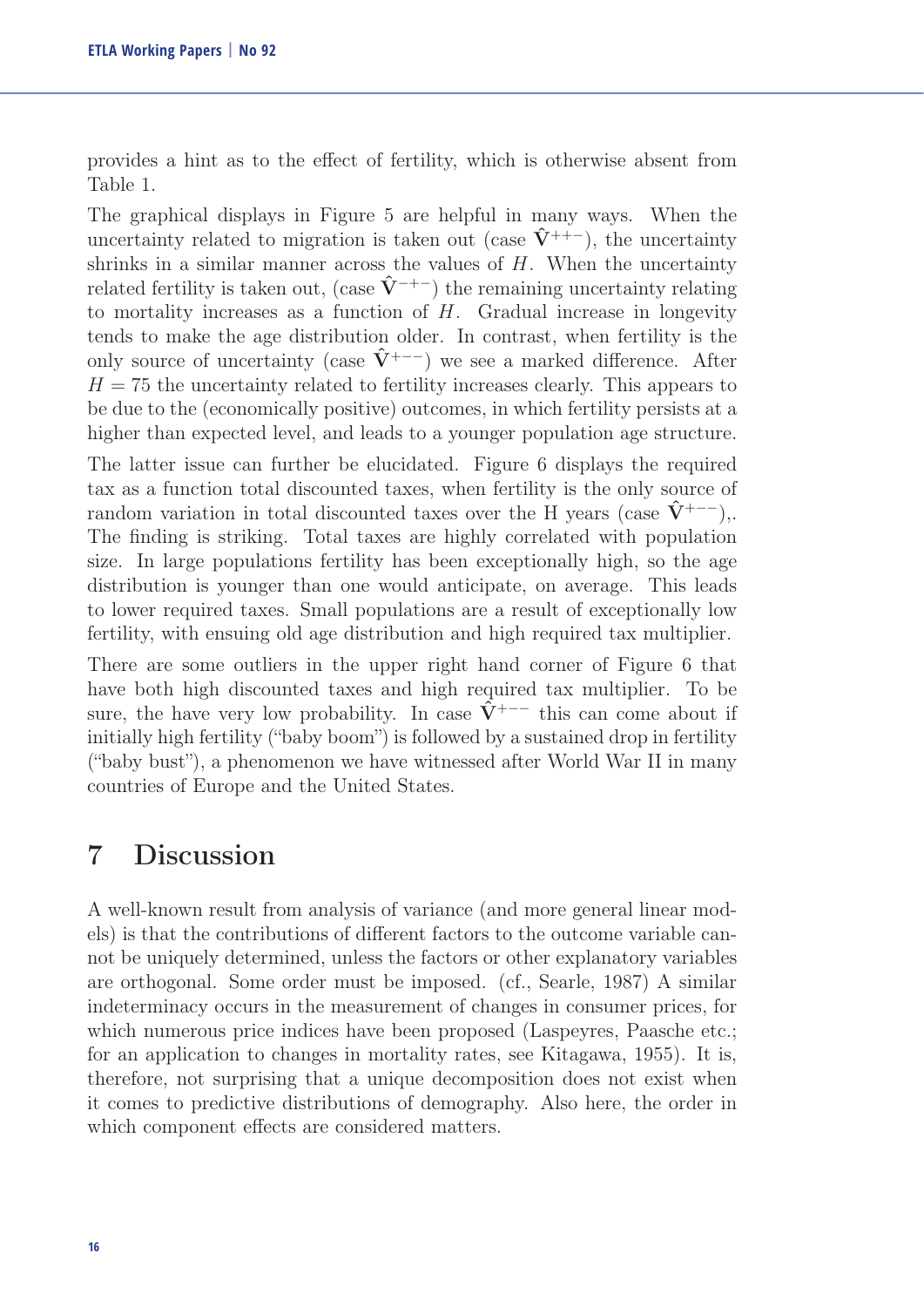

Figure 5: Graphs of the First and Third Quartile of the Predictive Distributions of the Required Tax Multiplier, When All Sources of Uncertainty Are Present (case  $\mathbf{\dot{V}} = \mathbf{\hat{V}}^{+++}$ ; Solid); When Uncertainty in Migration Has Been Omitted (case  $\hat{V}^{++-}$ ; Dashed); When Uncertainty in Migration and Mortality Has Been Omitted (case  $\hat{\mathbf{V}}$ <sup>+---</sup>; Dotted); and When Uncertainty in Migration and Fertility Has Been Omitted (case  $\hat{V}^{-+-}$ ; Dash-Dotted).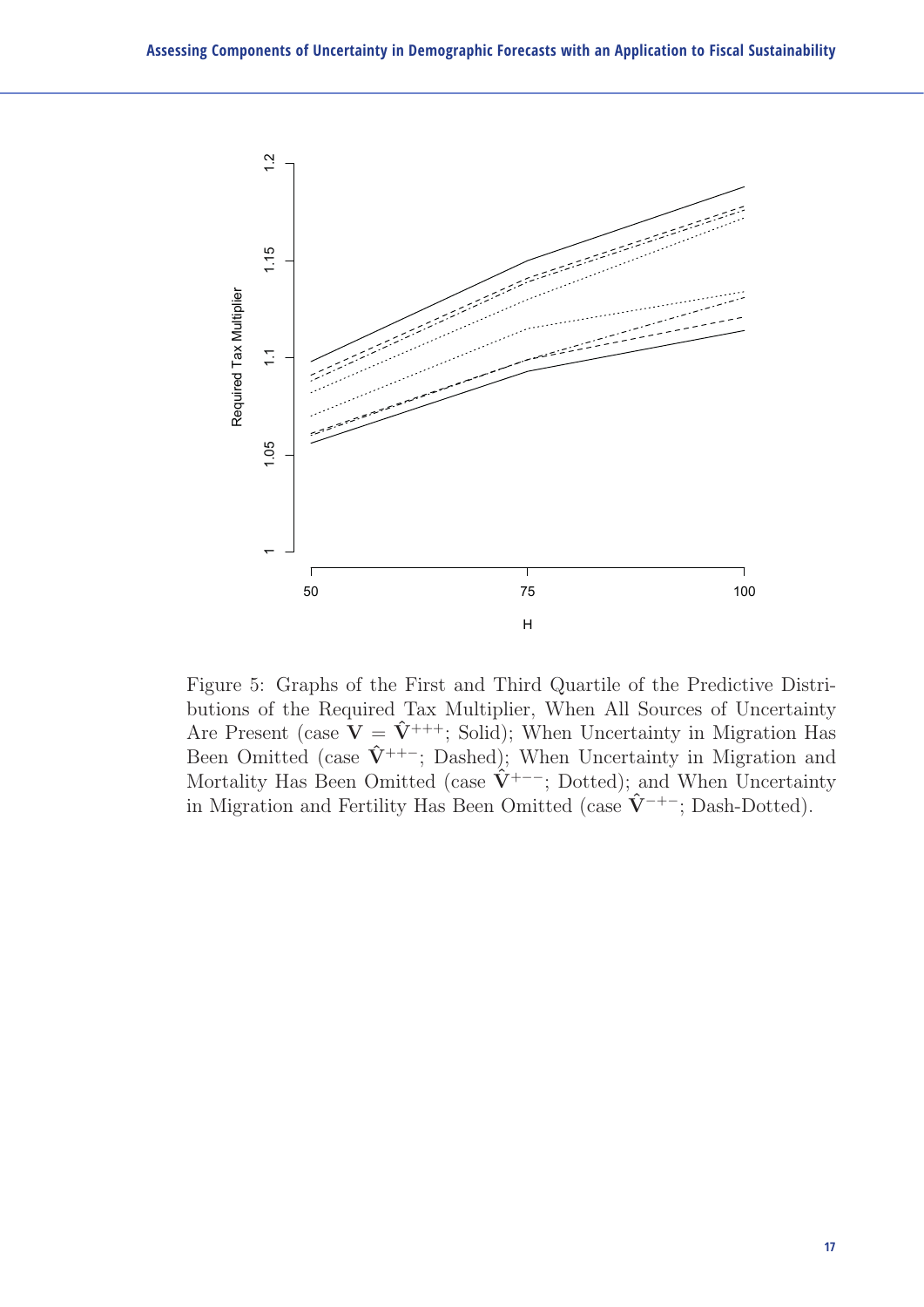

Figure 6: Required Tax as a Function of Discounted Taxes  $(H = 75)$ , Both in Log-Scale, for a Sample of Simulated Values from the Predictive Distribution When Only Fertility Uncertainty Is Included (case  $\hat{V}^{+--}$ ), with Median (Dashed), First and Third Quartiles (Dotted).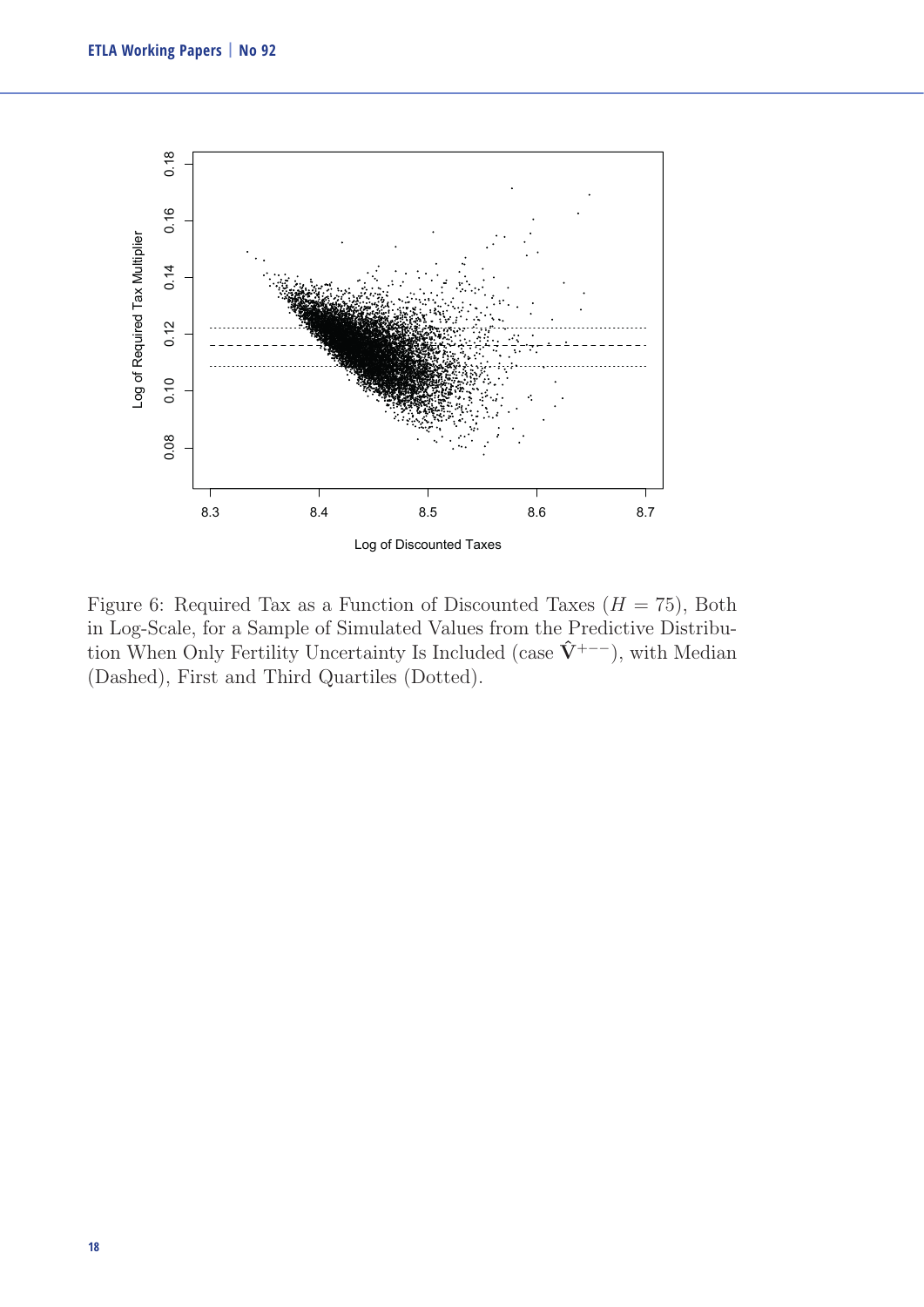Demographic teaching emphasizes that migration differs from fertility and mortality as it does not have a well-defined "population at risk", so it is often the first component to be taken out. The roles of fertility and mortality differ by age, so this may provide a guide for the order in which their effects might be meaningfully quantified.

Births, deaths, and migration are more understandable to the public at large than such factors of fiscal gap as productivity, and rates of return of financial instruments. But, even if births, deaths, and migration only vary, the fiscal functionals vary in an opaque fashion.

In the case of the fiscal gap/required tax multiplier, the general finding is that the level of the predictive distribution of the required tax multiplier increases with target year  $H$ . This is related to the age distribution that is becoming older, with high probability. The fact that there is a clear increase in the spread of the predictive distribution depends essentially on the uncertainty of future fertility, a finding that is not obvious, for non-demographers, at least.<sup>8</sup> This means that estimates of the required tax will have to be updated frequently. But, updates are problematic, e.g., for pension systems that rely on intergenerational transfers, and depend politically on intergenerational trust (for examples of mechanisms that react to expected imbalances from Canada, Germany, and Sweden, see, e.g, CPP, 2019; BMAS, 2020; Settergren and Mikula, 2006).

<sup>8</sup>The qualifications of Section 6.1 further accentuate the role of fertility.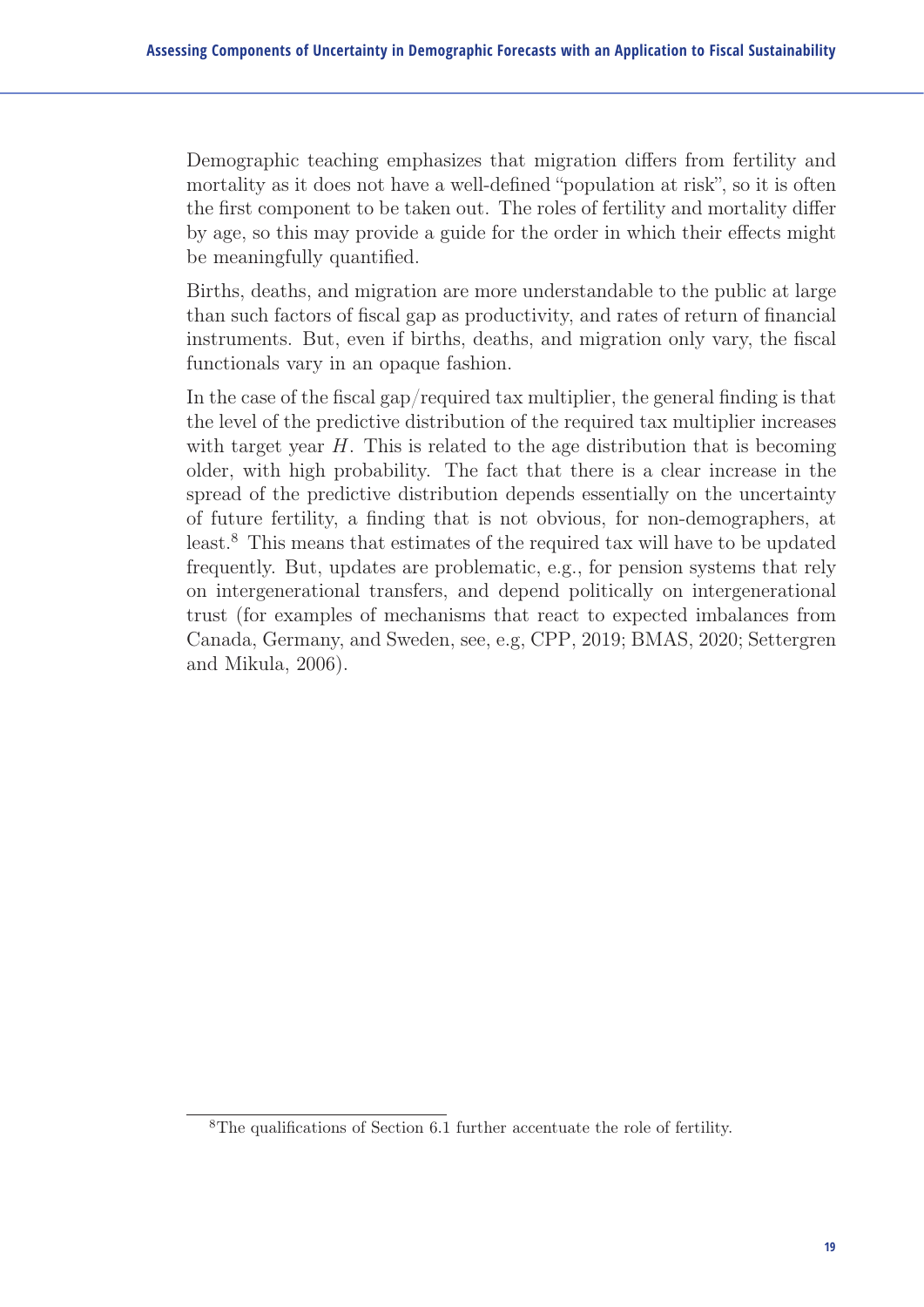## References

- Alho, J. and Spencer, B.D. (1985) Uncertain population forecasting, Journal of the American Statistical Association, 80, 306-314.
- Alho, J. and Spencer, B. (1991) A population forecast as a database: implementing the stochastic propagation of error, Journal of Official Statistics, 7, 295-310.
- Alho J.M., Spencer B.D. (2005) Statistical Demography and Forecasting. New York: Springer.
- Alho J. and Vanne R. (2005) On the predictive distributions of public net liabilities. International Journal of Forecasting, 22, 725-733.
- Alho J. M., Hougaard-Jensen S. E. and Lassila J. (Eds.) (2008). Uncertain Demographics and Fiscal Sustainability. Cambridge: Cambridge University Press.
- Auerbach, A. (2014) Fiscal uncertainty and how to deal with It, Hutchins Center Working Paper, 6, Brookings.
- BMAS (2020): Pension Projections Exercise 2021, Germany Country Fiche. Bundesministerium für Arbeit und Soziales, November 2020.
- Board of Trustees.The 2021 Annual Report of the Board of Trustees of the Federal Old-Age and Survivors Insurance and Federal Disability Insurance Trust Funds. Office of the Chief Actuary, U.S. Social Security Administration.
- CPP (2019) Thirtieth actuarial report on the Canada Pension Plan, Actuarial Report CPP 2019.
- ETK (2019) Statutory pensions in Finland: Long-term projections 2019, Finnish Centre for Pension, Reports 07/2019.
- EU (2020) Debt sustainability monitor, Institutional Paper 120, European Union 2020.
- Häkkinen, U., Martikainen, P., Noro, A., Nihtilä, A. and Peltola, M. (2007) Aging, health expenditure, proximity of death and income in Finland, STAKES Discussion Papers 1/2007, THL.
- Kaihovaara, A. and Larja, L. (2019) Does immigration improve economic dependency ratio? Finnish Labour Review 4/2019, 37-49. (In Finnish)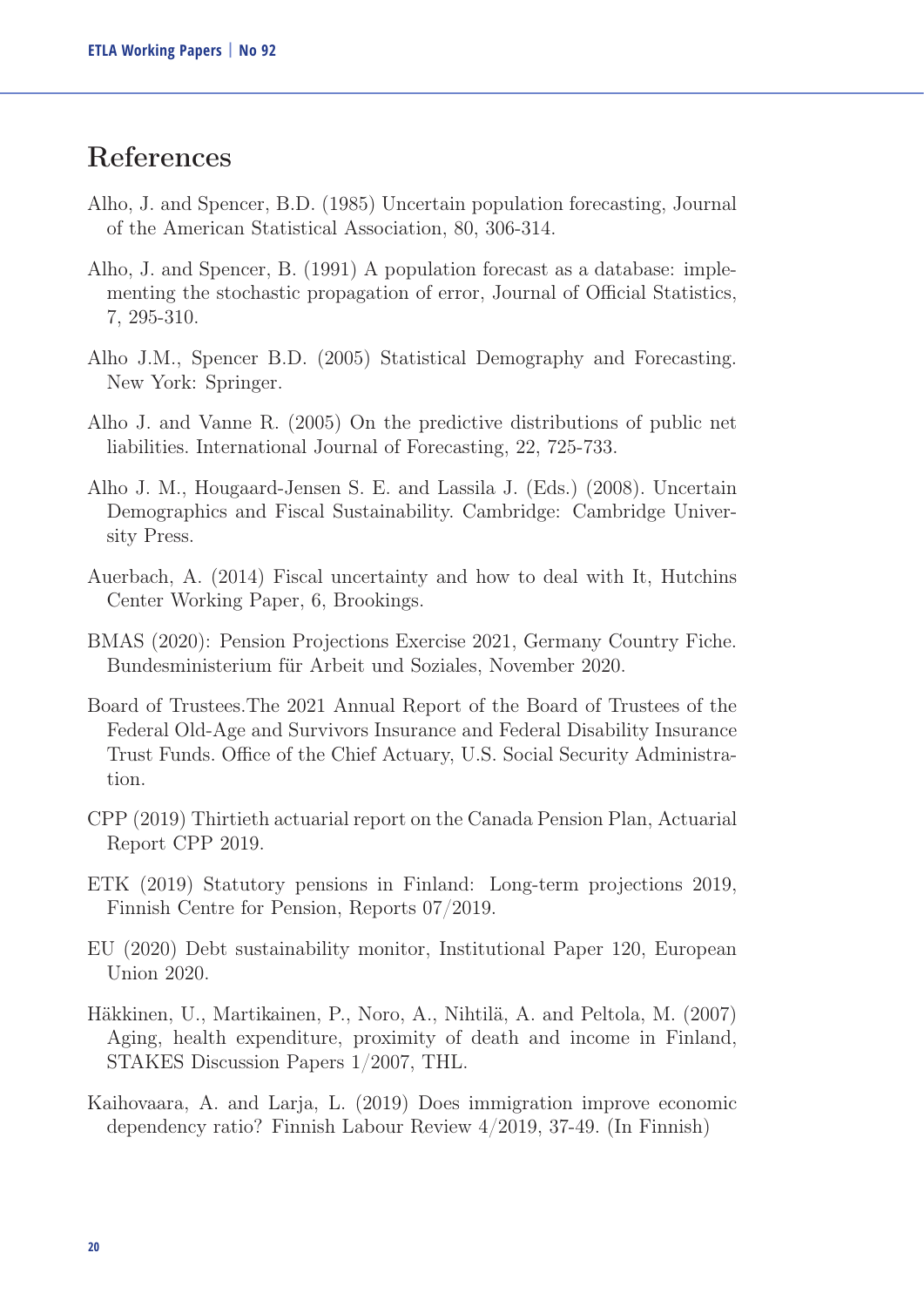- Keilman N. W. (1990) Uncertainty in National Population Forecasting: Issues, Backgrounds, Analyses, Recommendations. Amsterdam: Swets and Zeitlinger.
- Kitagawa E. Components of a difference between two rates. Journal of the American Statistical Association, 50,1168-1194.
- Lassila J. and Valkonen T. (2018) Longevity, working lives, and public finances. Contemporary Economic Policy, 36, 423-430.
- Lassila J., Valkonen T. and Alho J.M. (2014) Demographic forecasts and fiscal policy rules. International Journal of Forecasting, 30, 1098-1109.
- Lee R.D. and Mason A. (2011) Population Aging and the Generational Economy. Cheltenham: Edward Elgar.
- Määttänen, N. (2014) Evaluation of alternative pension policy reforms based on a stochastic life cycle model, In Lassila, J., Määttänen, N. and Valkonen, T (2014): Linking Retirement Age to Life Expectancy – What Happens to Working Lives and Income Distribution? Finnish Centre for Pensions, Reports 02/2014.
- Pöysti, T. (2014) Information policy and citizens' communicational rights as conditions for sustainable fiscal policy in the European Union, KnowRight 2012. Knowledge Rights – Legal, Societal and Related Technological Aspects, Schweighofer E., Ahti Saarenpää A., and Böszörmenyi J. (eds.). Österreichische Computer Gesellschaft – Austrian Computer Society, 2014, 8-53.
- Sarvimäki, M. Comment on the review of costs of immigration (in Finnish). Ministry of Social Affairs and Health Reports 27/2017, 54-58.
- Searle S.R. (1987) Linear Models for Unbalanced Data. New York: Wiley.
- Settergren O. and Mikula B.D. (2006) The rate of return of pay-as-you-go pension systems: a more exact consumption-loan model of interest, pp. 117-127 in Holtzmann R. and Palmer E. (2006) Pension Reform. Issues and Prospects for Non-Financial Defined Contribution (NDC) Schemes. Washington D.D., World Bank.
- Shryock H.S. and Siegel J.S. and Associates (1976) Methods and Materials of Demography. Condensed Edition by Stockwell E.G. New York: Academic Press.
- Vaittinen R. and Vanne R. (2011) National transfer accounts for Finland, in Lee and Mason (2011).